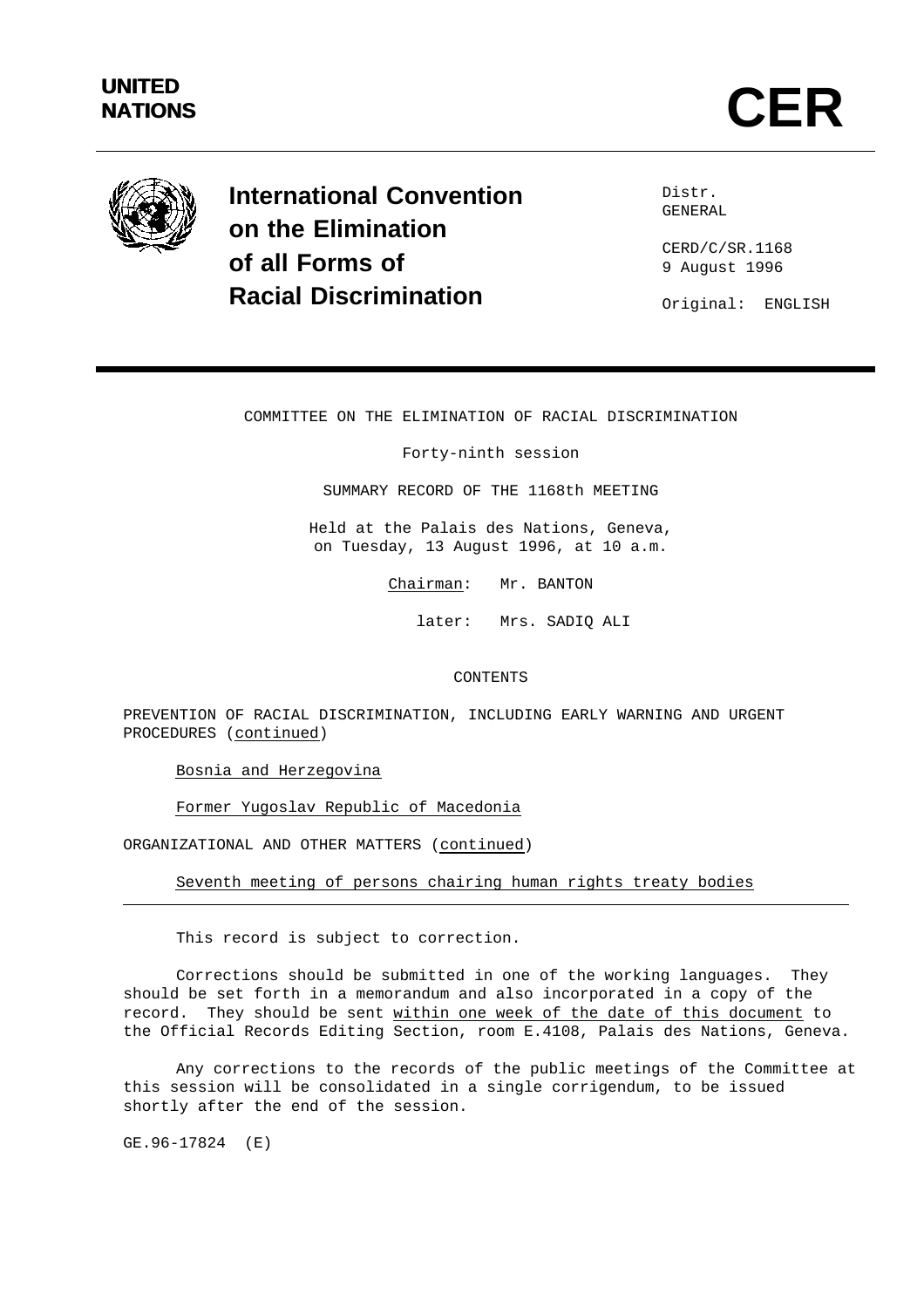#### The meeting was called to order at 10.10 a.m.

PREVENTION OF RACIAL DISCRIMINATION, INCLUDING EARLY WARNING AND URGENT PROCEDURES (agenda item 4) (continued)

#### Bosnia and Herzegovina

1. Mr. ABOUL-NASR said that the Permanent Representative of Bosnia and Herzegovina in Geneva should be invited to attend the Committee's discussion.

2. After a discussion in which Mr. GARVALOV and Mr. van BOVEN took part, the CHAIRMAN suggested that the Committee should proceed with discussion of the situation in Bosnia and Herzegovina and invite the Permanent Representative of Bosnia and Herzegovina to attend the Committee's discussion of its conclusions and any draft decision it might prepare.

#### 3. It was so decided.

4. Mr. van BOVEN, speaking as rapporteur for Bosnia and Herzegovina, recalled the Committee's decision 1 (48) on Bosnia and Herzegovina, adopted at the previous session, concerning recommendations for follow-up action by the Committee, ways in which the good offices of the Committee could be used to promote understanding between ethnic groups in Bosnia and Herzegovina and the organization of a meeting between the Committee and the newly established Commission on Human Rights for Bosnia and Herzegovina. That decision had not yielded any results so far.

5. A number of current concerns about the situation in Bosnia and Herzegovina were described in a report of July 1996 by Ms. Elisabeth Rehn, Special Rapporteur of the Commission on Human Rights on the situation of human rights in the former Yugoslavia (E/CN.4/1997/5). The report dealt with the elections planned for September 1996, which did not come within the Committee's mandate, although the Special Rapporteur had pointed out that the elections might actually confirm the ethnic divisions in the country, as had happened in the Mostar elections in June 1996, by producing an unrepresentative result in areas which had been subject to "ethnic cleansing".

6. The report described the gradual return of refugees to areas where their communities were in the majority, although there had been virtually no return to areas where the refugees had become a minority (E/CN.4/1997/5, para. 27). Members of the Bosniak, Croat and Roma minorities in Republika Srpska were subjected to systematic intimidation and administrative discrimination, from racist abuse to actual physical attacks. In most incidents, the local police failed to intervene or conduct proper investigations (para. 29). The Serbs remaining in the suburbs of Sarajevo had been subjected to considerable harassment, including beatings, death threats, eviction, robbery and arson, and many Serbs had felt obliged to abandon their homes (para. 30).

7. Further information about the situation in Bosnia and Herzegovina was contained in a statement by the United Nations Security Council dated 8 August 1996, in which the Council had condemned all acts of ethnic harassment, had called upon the parties to the General Framework Agreement for Peace in Bosnia and Herzegovina (the Dayton Accords) to stop the trend of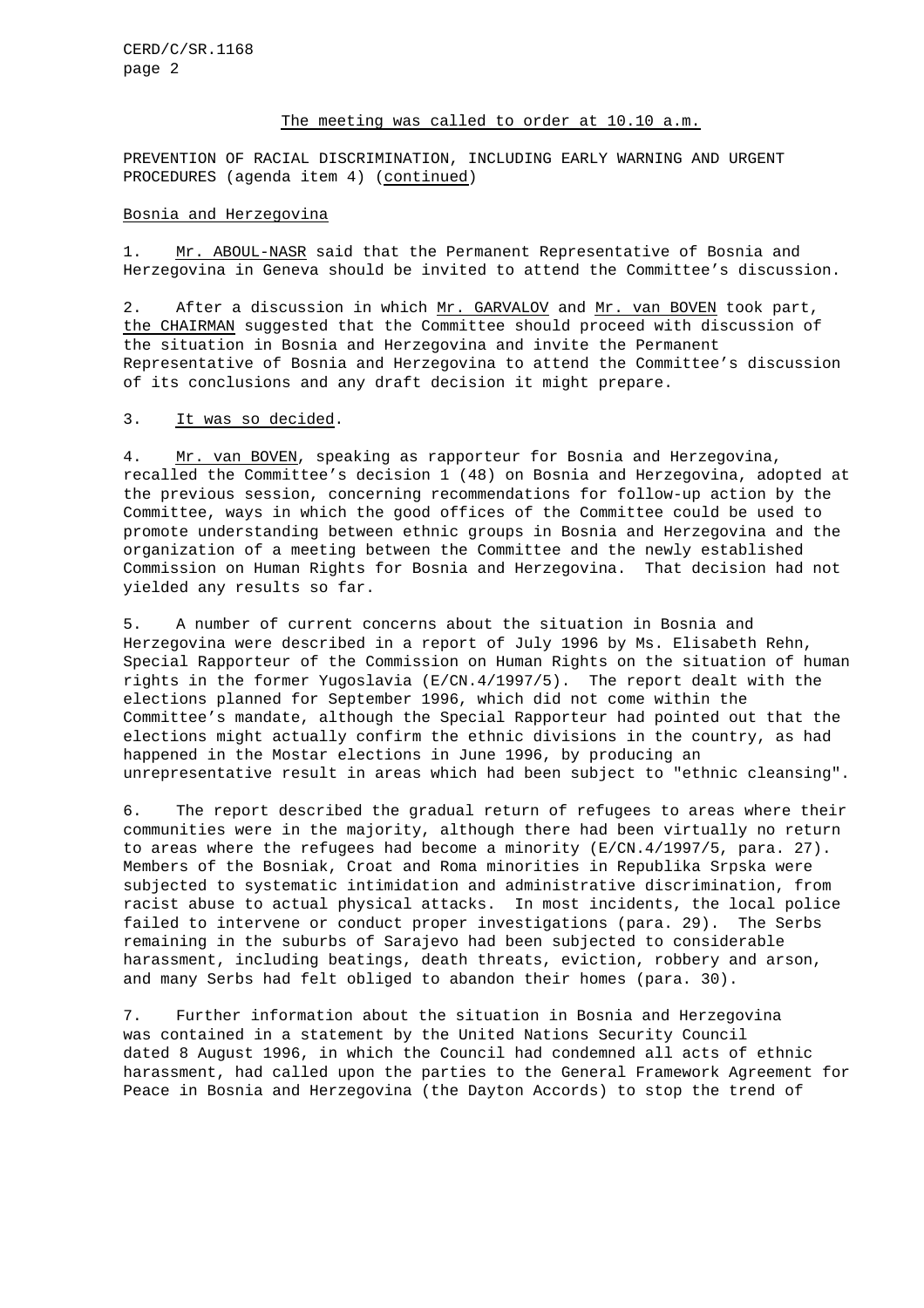ethnic separation in the country and to preserve their multicultural and multi-ethnic heritage and had deeply regretted the undue delay in the creation of new independent media and the preservation of property rights. It had stressed that persons indicted by the International Tribunal for the former Yugoslavia who had failed to appear before the Tribunal should not stand for or hold any appointive, elective or other public office in the territory of Bosnia and Herzegovina. Finally, the Council had stressed that compliance with the requests and orders of the International Tribunal was an essential aspect of the implementation of the Peace Agreement, and that it was ready to consider the application of economic enforcement measures to ensure compliance by all parties with their obligations under the Agreement. In other words, the Security Council was considering economic sanctions, which was probably the only means of enforcement open to it.

8. Turning to the potential role of the Committee in the implementation of the Peace Agreement, he pointed out that the Committee was specifically mentioned in annex 6 to the Agreement, which dealt with human rights. He offered to draw up a short working paper expressing the Committee's concern at the continuing ethnic separation and ethnic cleansing in Bosnia and Herzegovina and calling upon all parties to cooperate with the International Tribunal. The Committee would then repeat its offers of assistance in connection with the matters listed in decision 1 (48). In addition, the Committee might draw the attention of all parties concerned to the provisions of article 4 of the Convention. There had been numerous reports of local radio broadcasts inciting racial hatred, and attempts had been made to set up independent media services, with the assistance of the Organization for Security and Cooperation in Europe. Article 4 could provide more valuable guidance in that field than any other international instrument. The Committee could also recommend to the High Commissioner for Human Rights the establishment of a programme of technical assistance in the field of education, based on the provisions of article 7 of the Convention. A contribution by UNESCO might also be valuable. The Committee could then discuss the working paper at a later meeting, to which the Permanent Representative of Bosnia and Herzegovina could be invited.

9. The CHAIRMAN, speaking as a member of the Committee, suggested that the working paper should include a reference to article 5 (b) of the Convention, dealing with the right to State protection against violence committed by Government officials or individual groups. Many reports of ethnic conflicts throughout the world described abuses actually committed by law enforcement officials or their failure to protect the victims of violence.

10. Speaking as Chairman, he suggested that Mr. van Boven should draw up his working paper and submit it to the Committee for consideration at a subsequent meeting.

## 11. It was so decided.

12. Mr. ABOUL-NASR wondered whether the return of refugees in Bosnia and Herzegovina should be a precondition for elections. The Secretary-General of the North Atlantic Treaty Organization, Mr. Javier Solana, had visited Bosnia and Herzegovina and concluded several agreements while he was there. Would information on them be included in the working paper?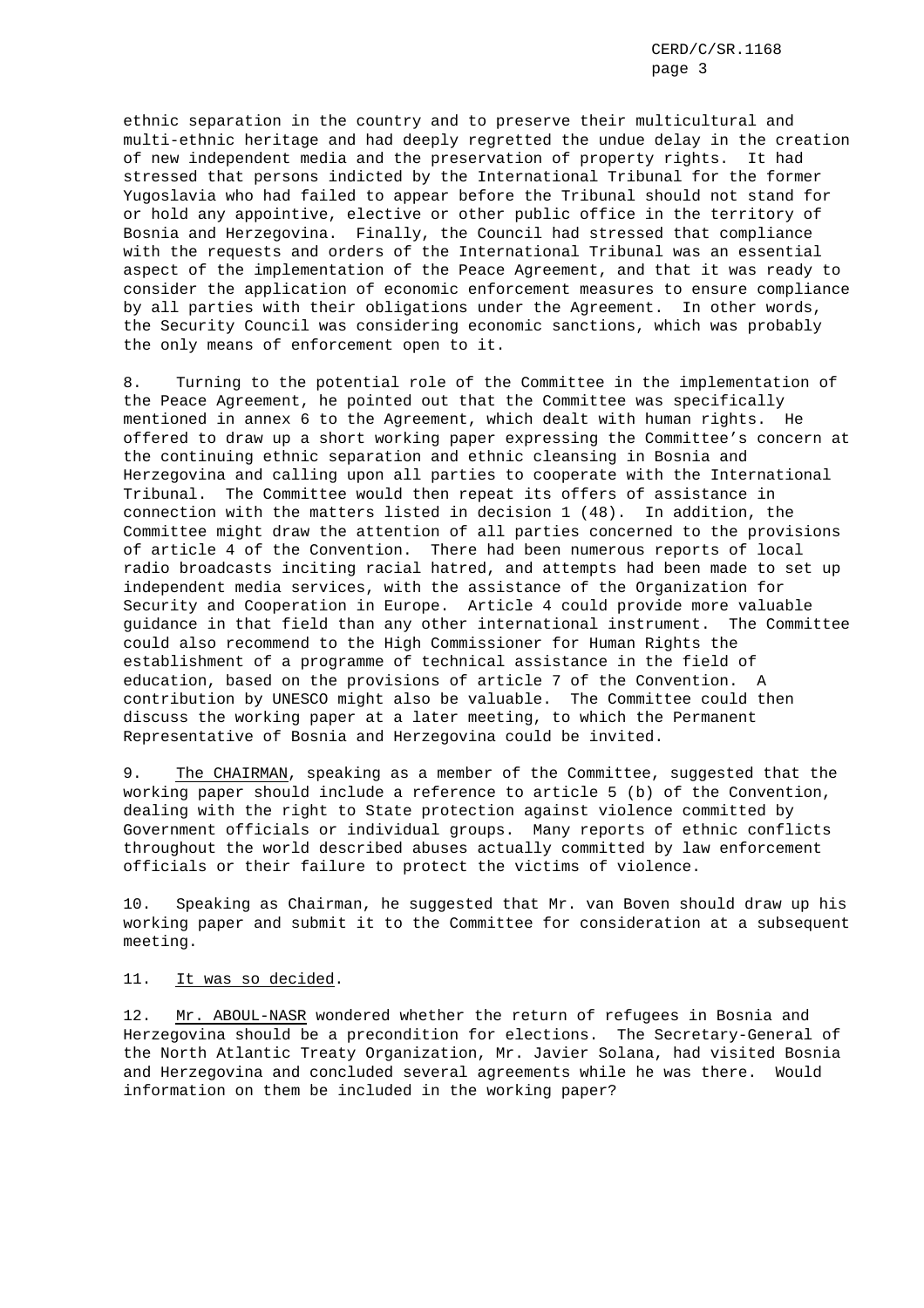13. Mr. de GOUTTES supported the proposals made by Mr. van Boven, particularly those relating to control of the media, education and training to promote inter-ethnic understanding, and cooperation with the International Tribunal.

14. There were numerous international initiatives under way in Bosnia and Herzegovina. The Committee should consider how to improve cooperation with other United Nations and international organizations in the area and establish contacts in Geneva with the Special Rapporteur of the Commission on Human Rights, with the Ombudsman, and with the Human Rights Chamber. The Chamber was made up of local and international judges who were responsible for ensuring the application of domestic and international instruments, such as the Convention, and therefore could provide information to the Committee.

15. Mr. GARVALOV said that in his opinion, the elections to be held in Bosnia and Herzegovina in September 1996 would merely confirm ethnic divisions. The Committee should consider organizing a mission to Bosnia and Herzegovina, as it had done for Kosovo and all parties to the conflict should be encouraged to cooperate fully with the International Tribunal.

16. The provisions of the European Convention for the Protection of Human Rights and Fundamental Freedoms on racial discrimination were weak and the European Framework Convention for the Protection of National Minorities did not provide for monitoring mechanisms, which meant it was of limited use. That left the International Convention on the Elimination of All Forms of Racial Discrimination as the main instrument that could help solve the problems in Bosnia and Herzegovina.

17. Mr. SHAHI said that the working paper should also include reference to whether free and fair elections could feasibly be held before the persons indicted for war crimes had been arrested. There was some argument as to whether conditions were right for elections in September which were likely to lead to the ethnic partition of Bosnia and Herzegovina.

18. Mr. DIACONU said that it was true that the European Convention for the Protection of Human Rights and Fundamental Freedoms referred only indirectly to discrimination on the grounds of race or national origin. However, the Council of Europe was working on an additional protocol to the Convention. Europe would then provide powerful protection for ethnic minorities.

19. Efforts to keep to the timetable for elections laid down in the Dayton Accords were not necessarily misguided. The international community needed to be able to work with a legitimate Government that reflected the realities of the situation in Bosnia and Herzegovina if progress were to be made.

20. The populations in Bosnia and Herzegovina were not ready to coexist, whether elections took place or not. Some Serbs had been forcibly evicted from their homes in Sarajevo, but many had chosen to leave voluntarily, rather than live under Muslim control.

21. Mrs. Sadiq Ali took the Chair.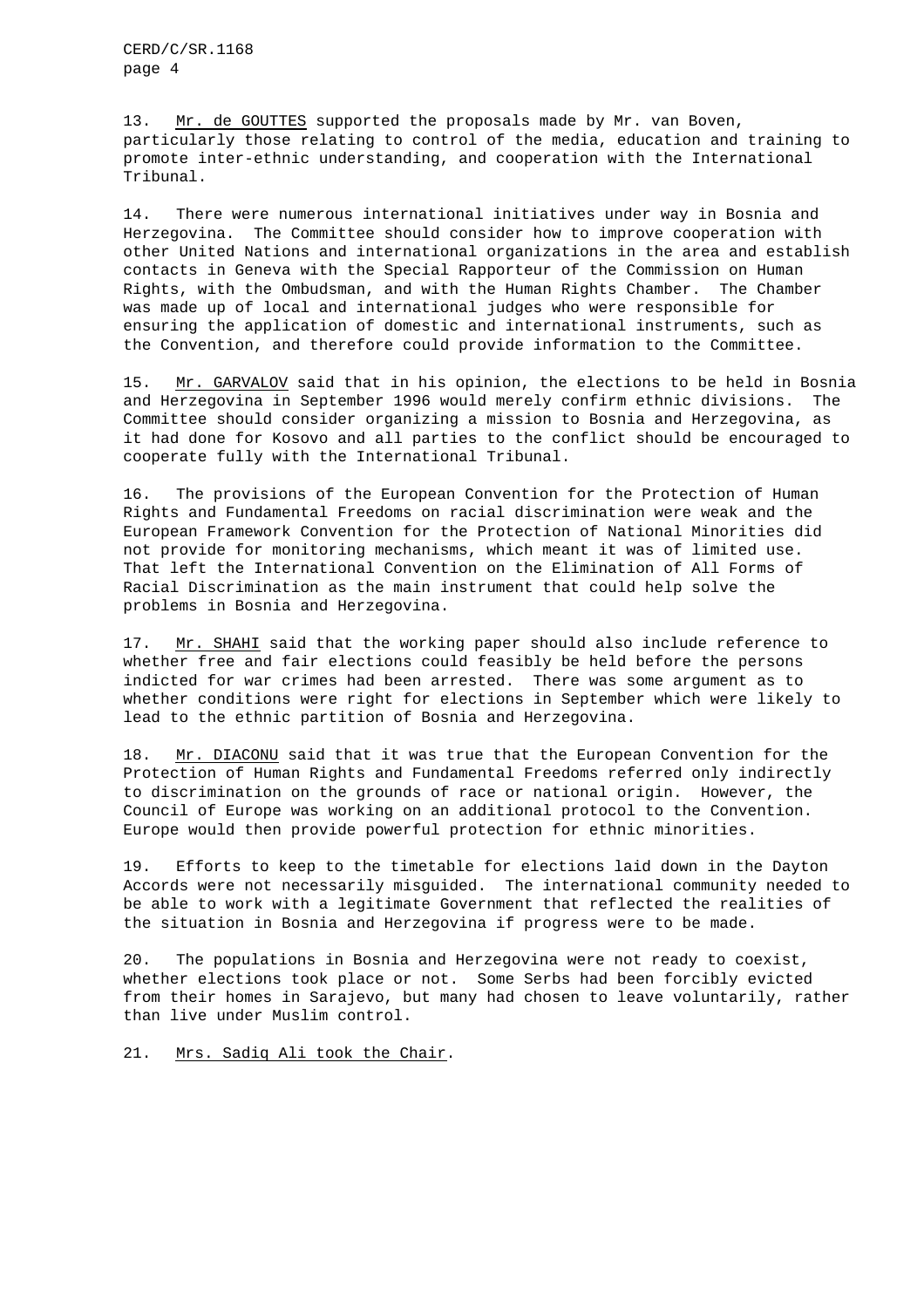22. Mr. CHIGOVERA said, according to the report of the High Commissioner for Human Rights (E/1996/87) on the situation in Bosnia and Herzegovina, Croatia and Yugoslavia, progress in the protection of human lives had already been made, but there was still enormous work to be done in the field of human rights. Local authorities were making it difficult for various ethnic groups to return to their homes. The High Commissioner's conclusions listed what he believed were the priorities of the human rights programme, which included taking a determined position against impunity, a human rights education campaign and a programme for the protection of minorities. The Committee should take heed of those priorities.

23. Mr. de GOUTTES, referring to comments made on European human rights bodies and instruments, said that the Council of Europe had set up a European Commission against Racism and Intolerance which had proposed extending the provisions of the European Convention for the Protection of Human Rights and Fundamental Freedoms to cover racism, on the basis of an additional protocol to the Convention.

#### 24. Mr. Banton resumed the Chair.

25. Mr. ABOUL-NASR, supported by Mr. SHERIFIS, said that he did not agree that none of the ethnic groups in Bosnia and Herzegovina wanted to live together. That may be true for some, but not all. Most Muslims, for example, wanted to coexist. Education programmes and the media should be used to encourage populations to return to their homes.

26. Mr. van BOVEN said, with regard to elections in Bosnia and Herzegovina, that there was one school of thought, also to be found among members of the Security Council, that was in favour of letting the political process agreed in the Dayton Accords take its course and remaining faithful to the timetable for elections. According to the statement of 8 August 1996, the Council had stressed the importance of elections in Bosnia and Herzegovina for the establishment of common institutions and as an important step towards normalization.

27. In paragraph 33 of her report (E/CN.4/1997/5) however, the Special Rapporteur of the Commission on Human Rights stated that present conditions were not conducive to the democratic operation of the electoral process. Those conditions included the failure to permit significant voluntary return to areas where returnees were now part of minority populations. Although from the Committee's point of view he had greater sympathy with the views of the Special Rapporteur, the views of the Security Council prevailed.

28. With regard to the comments made by Mr. Garvalov, he said the Committee might perhaps at some time discuss with the State party the possibility of sending a mission to Bosnia and Herzegovina.

29. Of the various options available to ensure cooperation with the International Tribunal, the most appropriate, and the one which appeared to be favoured by the Security Council, was to put additional pressures, probably of an economic nature, on the parties which failed to cooperate.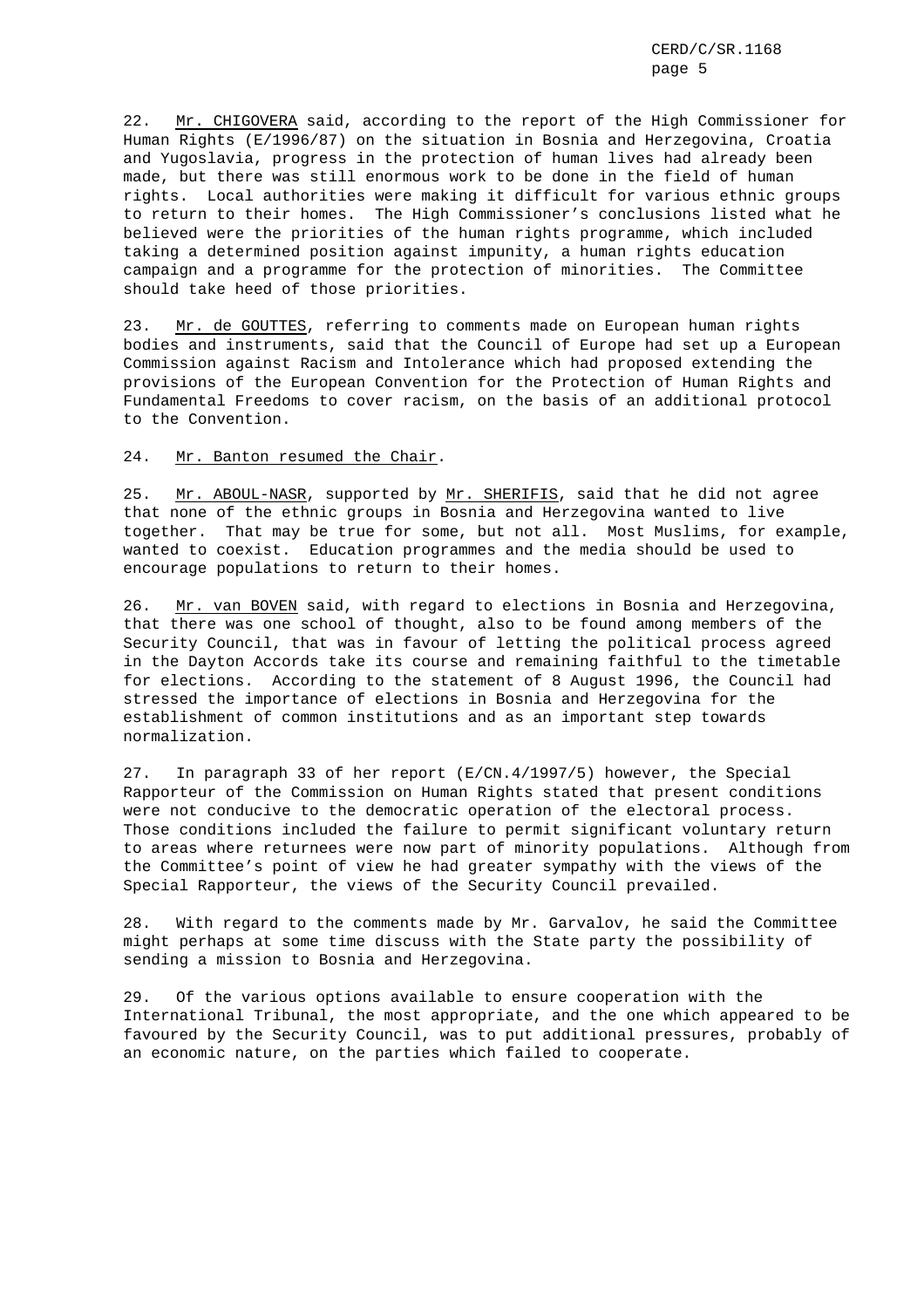30. With regard to the next step to be taken, the Committee might wish to review its discussion later in the session on the basis of the paper which he would prepare and then take up the matter with the representative of the State party, as well as with other parties to the Dayton Accords.

31. Mr. YUTZIS said that the international community appeared to have forgotten the large-scale rape, murder and house-burning which had marked the breakup of the former Yugoslavia. Those events had destroyed the very fabric of society, which could not be repaired by an institutional framework alone. The Dayton Accords made no provision for such repair, and the Committee had both the right and duty to act in an advisory capacity in the social reconstruction process, but would need to make its voice heard. It might therefore set up a small working party to put forward proposals for such a role. In that connection, it was regrettable that his earlier proposal that the Committee should work as a United Nations expert body on inter-ethnic and interracial conflict had not been taken up.

32. The CHAIRMAN suggested that that role might come within what the United Nations Secretary-General had described as post-conflict peace-building. As such it would tie in with the Committee's position on Rwanda and ethnic separation generally. A working party might be useful, but a document would have to be prepared as a basis for discussion and some contact would be necessary with people outside the Committee who were working on similar lines.

33. Mr. YUTZIS said that the Committee would need to ensure that, if such a mechanism was established, arrangements were also made for follow-up and evaluation.

34. Mrs. SADIQ ALI suggested that some Committee members might act as international observers to ensure fair and free elections.

35. Mr. van BOVEN said that the suggestion merited further consideration as the Dayton Agreement certainly provided for election observers. It might be better for members to undertake such a function in a private capacity rather than as Committee members.

36. The CHAIRMAN suggested that the matter be taken up again later in conjunction with the question of Serbia and Montenegro. The Committee might also communicate with those representing the interested States parties.

#### Former Yugoslav Republic of Macedonia

37. Mr. RECHETOV said that, according to the 1991 census, the largest ethnic group in the former Yugoslav Republic of Macedonia was the Macedonians, numbering approximately 1,200,000, the second largest group was the Albanians, numbering 377,000, and other ethnic groups included Serbs, Gypsies and Turks. It was difficult to know how accurate the official figures for the Albanian population were. In the past, Macedonian Albanians had moved to the province of Kosovo in the Federal Republic of Yugoslavia (Serbia and Montenegro), in part because higher education in the Albanian language had been available there. Now, because of the unrest in Kosovo, they were returning to the former Yugoslav Republic of Macedonia. The Albanian population also had a higher-than-average birth rate. For all those reasons, Albanian sources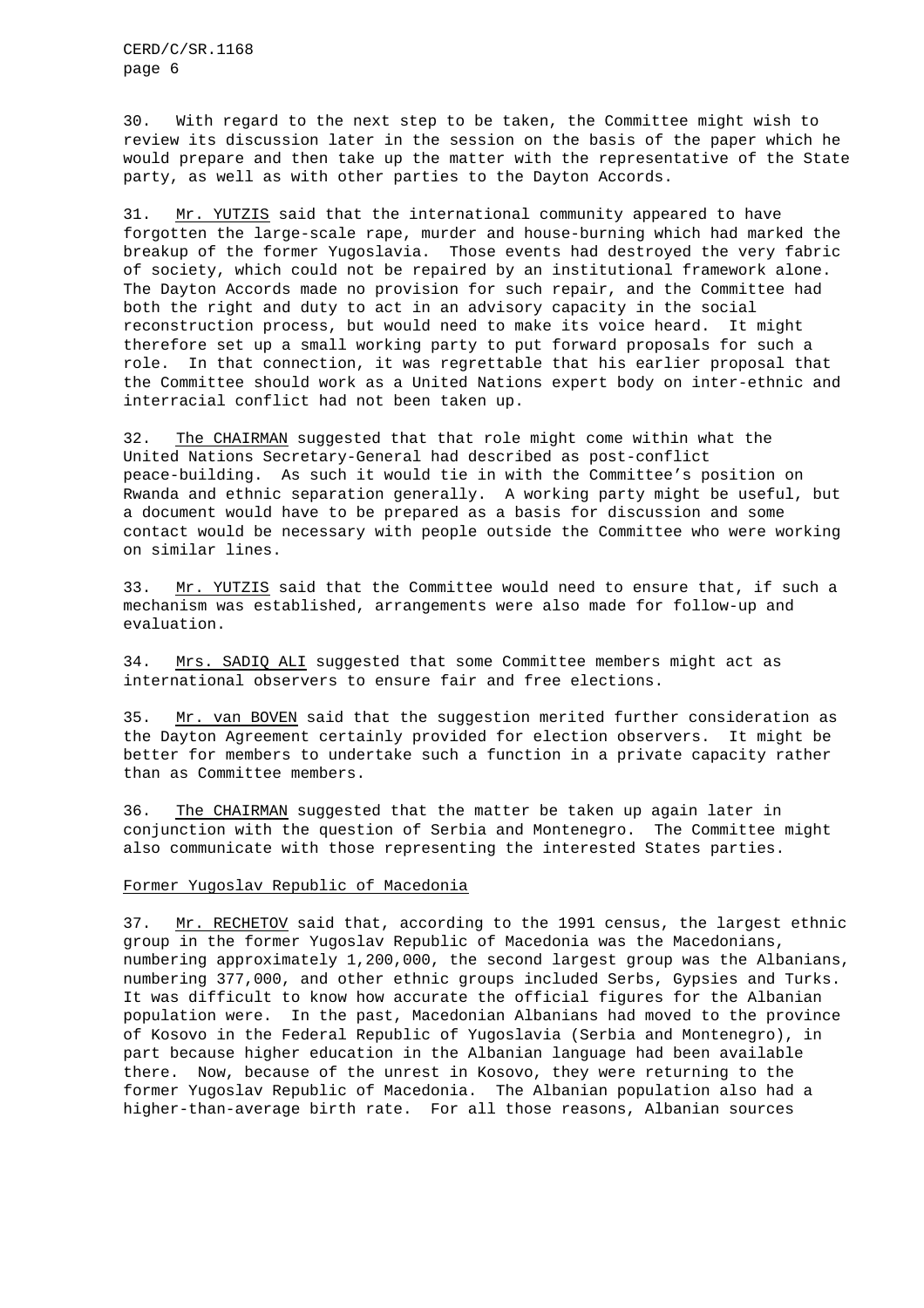CERD/C/SR.1168 page 7

claimed that the proportion of Albanians in the population was not 21 per cent, which was the official figure, but as much as 30 per cent.

38. There were a number of areas of conflict between the Macedonian and Albanian populations. The Albanians were mostly Muslim, and held particularly strict views about education, which had led to a deterioration in relations between them and the Macedonian authorities. There were fewer Albanian-language schools than there had been, and university education still caused problems, although it was planned to open an Albanian-language faculty at Skopje University. The access of Albanians to television programmes and other media was limited because of the language problem. Albanians were under-represented in local administration and law enforcement, even in areas where they formed the majority of the population.

39. Non-governmental organizations had suggested various ways of improving the ethnic situation, for instance, by changing the wording of the Constitution so that the Macedonians were no longer treated as the "leading nation", or ending the status of the Orthodox Church as the official State religion. Other measures might be to increase the number of Albanians in local administration and law enforcement and provide more Albanian-language teaching at both school and university level.

40. It was important for the Albanian population of the former Yugoslav Republic of Macedonia to reaffirm its commitment to a unified State. He hoped that the Committee would have constructive ideas to offer in a situation which was serious but not yet hopeless.

41. Mr. ABOUL-NASR asked if there were foreign observers in the former Yugoslav Republic of Macedonia.

42. Mr. DIACONU asked for clarification of the term "leading nations" and whether it was used in the Constitution. Also, did the Constitution stipulate that the Orthodox religion was the official religion of the State? It would also be interesting to know whether Albanians were represented in the Parliament, whether the Albanian language was used in universities and whether Albanians wanted their own, separate, universities.

43. Mr. GARVALOV asked when the initial report of the former Yugoslav Republic of Macedonia would be submitted. It was his understanding that the Macedonian Church came within the framework of Eastern Orthodox Churches but that it had been recognized only by the Ukrainian Church, which had not been recognized by the other Churches.

44. Mr. RECHETOV (Country Rapporteur) said that international organizations were represented in the former Yugoslav Republic of Macedonia. With regard to the meaning of "leading nation", he said that, according to his information, the Republic was defined as "a nation State of Macedonian people". As in Russia, the number of people belonging to the Orthodox Church suggested that it was the most important.

45. There were Albanians in the Parliament. However, they felt that they were not sufficiently represented.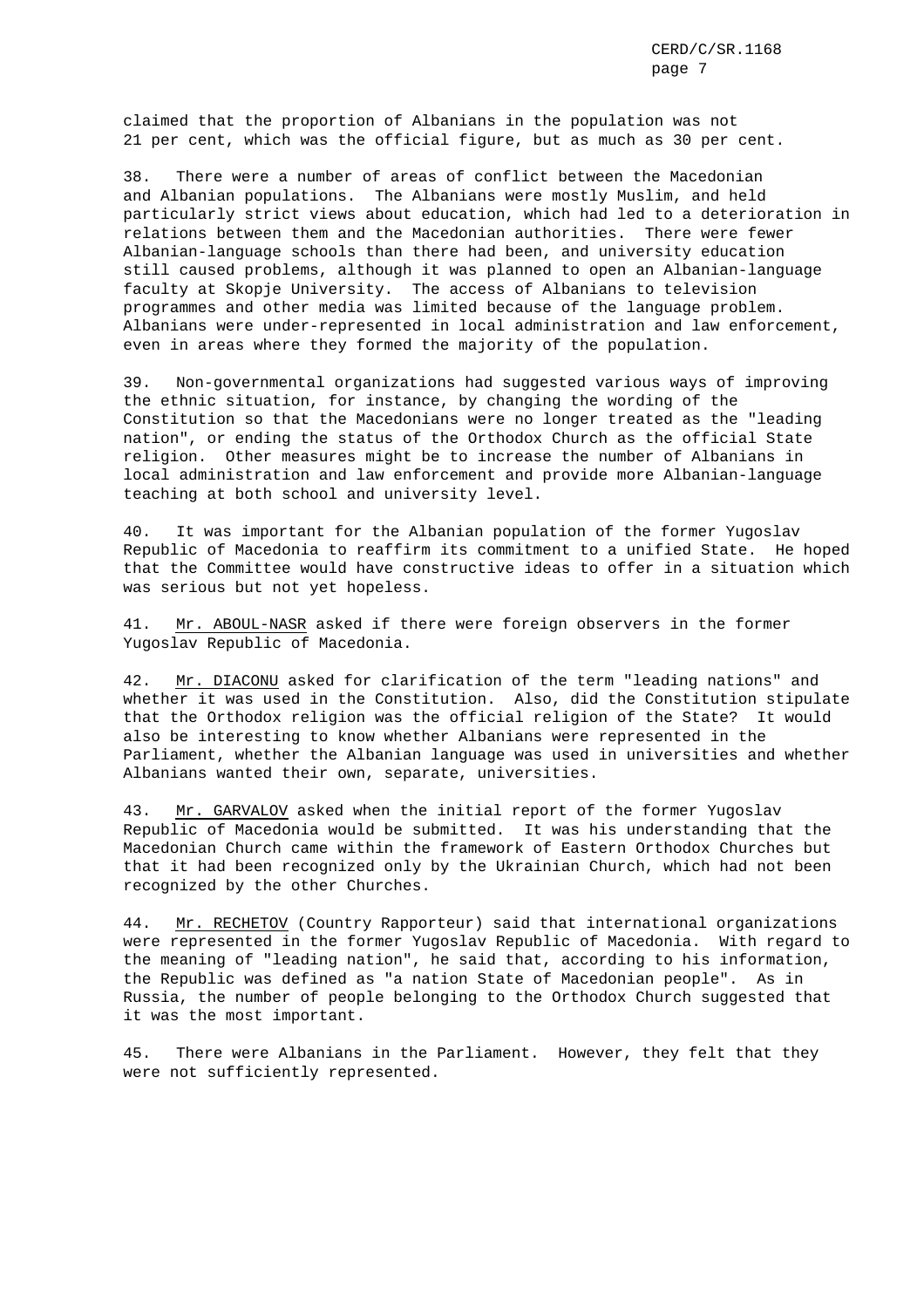CERD/C/SR.1168 page 8

ORGANIZATIONAL AND OTHER MATTERS (agenda item 3) (continued)

Seventh meeting of persons chairing the human rights treaty bodies (CERD/C/49/Misc.4)

46. The CHAIRMAN asked for the Committee's guidance as to what matters he should raise at the seventh meeting of persons chairing the human rights treaty bodies, to be held from 16 to 20 September 1996. The question of participation in the consideration of States parties reports by committee members who were nationals of the reporting State had already been raised, and in that connection he had requested that the relevant parts of the summary records of the discussions held in March 1996 should be made available to persons attending the chairpersons' meeting. He had also requested that the documentation relating to the Committee's discussions concerning the failure to get the meeting of States parties to consider matters other than elections to the Committee, together with the comments by Mr. Garvalov and Mr. Valencia Rodriguez, should likewise be made available.

47. Another matter to be raised was the proposal that States parties, instead of submitting separate reports in respect of each human rights covenant or convention, should prepare a single comprehensive report, and his draft (CERD/C/49/Misc.4) had been prepared as a basis for discussion.

48. Mr. van BOVEN said that the meeting of chairpersons should also discuss the lack of adequate structural support given to the treaty bodies by the Human Rights secretariat.

49. Mr. GARVALOV said he agreed with the points made by the Chairman in his draft (CERD/C/49/Misc.4). In preparing for the seventh meeting, the Committee would need to consider its reactions to the report of the sixth meeting and the experience it had gained at its two 1996 sessions. Points that commanded general consensus among the treaty bodies were the two principles of States parties' compliance with the human rights treaties and universality. The former did not necessarily follow on from the latter, as could be seen in the case of the widely ratified Convention on the Rights of the Child. The problem of overdue reports was another common concern on which the Committee could usefully share its experience with others. He had been under the impression that the other treaty bodies shared the Committee's unanimous agreement about the importance of the Committee's early warning and urgent procedures, but had been disheartened to find at the sixth meeting that one of the chairpersons now appeared to be opposed to the idea.

50. All avenues should be explored to achieve closer cooperation among the treaty bodies and between them and United Nations organs, an example being the joint meeting with the Sub-Commission on Prevention of Discrimination and Protection of Minorities. He would not encourage a proliferation of common activities, but joint action in certain areas would be welcome. The Chairman might also wish to stress the importance the Committee attached to direct contact with the Secretary-General on matters which it deemed urgent and essential.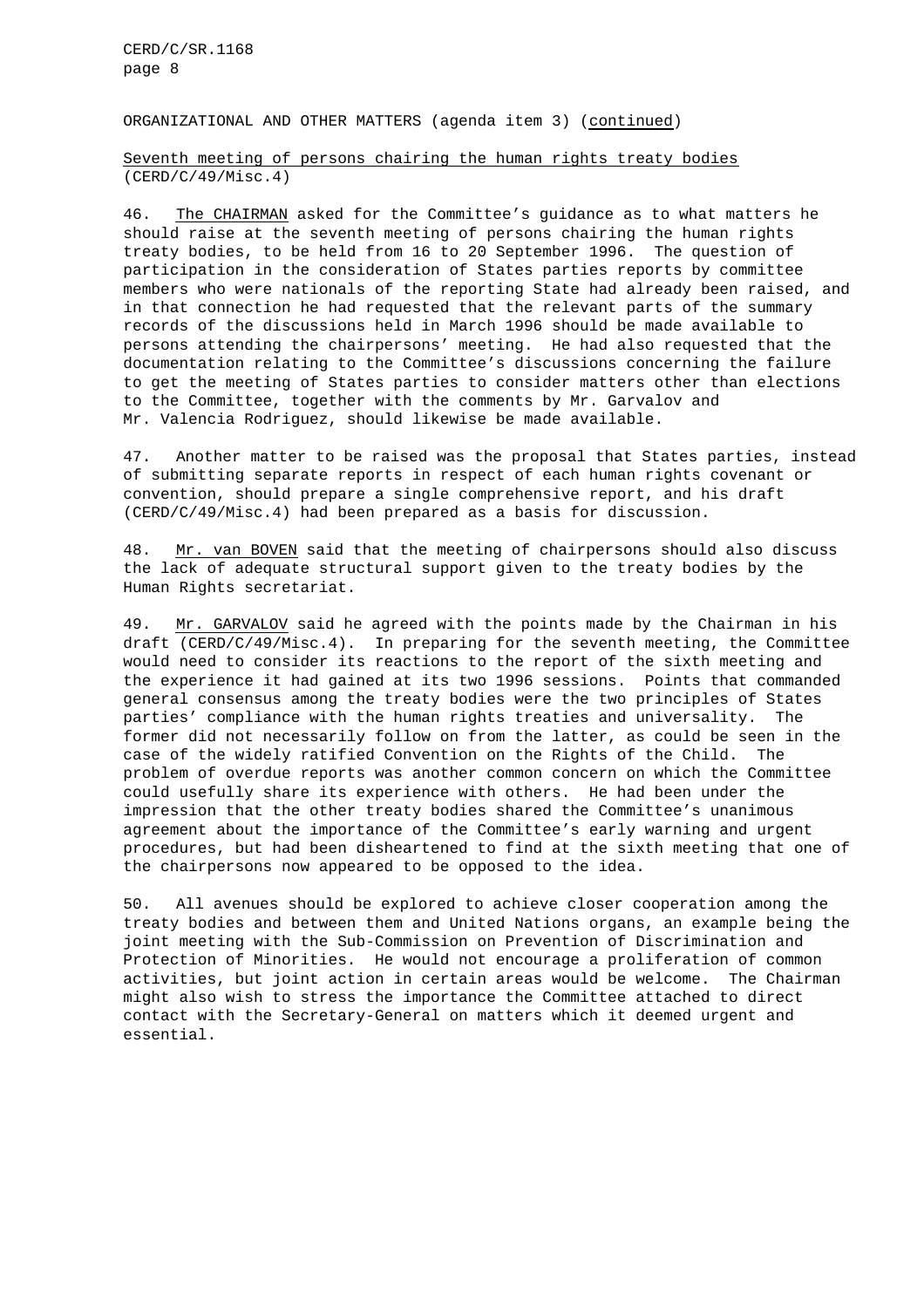51. He was against the idea of States parties submitting a consolidated report as being likely to impair the efficacy of the Committee's consideration of States parties' reports. It was up to the States parties, and no one else, to decide whether the Convention should be amended or not.

52. Mr. VALENCIA RODRIGUEZ, endorsing the content of the Chairman's draft, said that the Chairman could usefully inform the other chairpersons of the Committee's procedure and practice in dealing with overdue initial and periodic reports.

53. The only reference in the Convention to the functions of meetings of States parties was in article 8, paragraph 4, and concerned elections of Committee members. If, however, the States parties themselves wished to broaden the scope of their competence, they might, at the request of the persons chairing the human rights treaty bodies, deal with other, substantive matters of importance to the Committee. Another major question was the follow-up to the Committee's meeting with the Sub-Commission. A further joint meeting was needed to discuss action to be taken on suggestions and recommendations that had not been followed up. In general, exchanges of information with other treaty bodies, especially the Commission on Human Rights, needed to be stepped up. Emphasis should be placed on more effective contact with the Secretary-General, the High Commissioner for Human Rights and other United Nations bodies, including the possibility of direct contact with the Secretary-General where that was justified. The Chairman should also refer to the Committee's contribution in conducting field missions and inform the other bodies of the results of such missions. He might request the cooperation of the other treaty bodies in seeking to obtain the reports referred to in paragraph 2 (b) of article 15 of the Convention, so that the Committee could fulfil its obligations under that article. On the subject of the submission of a consolidated report, he urged compliance with the provisions of article 9, paragraph 1, of the Convention.

54. Mr. SHAHI, expressing his general agreement with the Chairman's draft, said that, while he understood the reasons behind the proposal that States parties should submit a single consolidated report, he was not sure that a single report would ease the burden on reporting States. All the human rights instruments were different, as were the reporting guidelines, recommendations and requirements evolved over the years by the various treaty bodies. He agreed with the statement in paragraph 8 of the Chairman's draft that the Committee wished the monitoring process to be improved and would deplore any deterioration in standards. The Committee should adhere to its mandate under the Convention and to its past practice, the onus being on those who advocated a consolidated report to adduce convincing arguments in writing.

55. He was concerned to hear that one of the chairpersons of the treaty bodies opposed the Committee's work and its recommendations to others in regard to early warning and urgent procedures. He drew attention to paragraph 4 of document A/48/18, annex III, from which it was clear that the Committee's early warning and urgent procedures had been adopted precisely because of the encouragement given by the Secretary-General to treaty bodies to bring massive violations of human rights to the attention of the Security Council together with recommendations for action. Jurisprudence had now emerged on human rights action by the Security Council, which was the only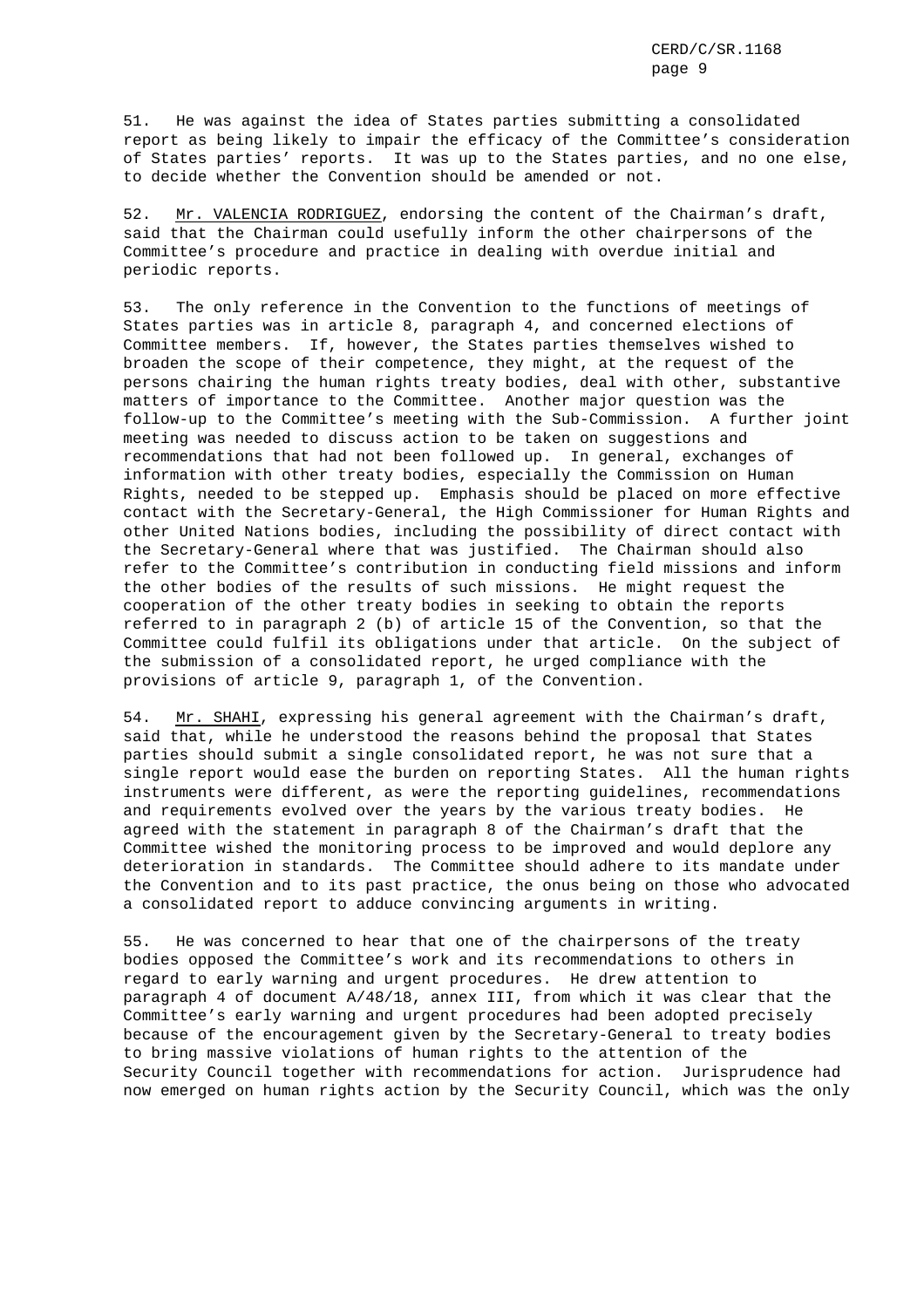CERD/C/SR.1168 page 10

United Nations body with the potential - if not always the will - to take action to prevent massacres. He therefore agreed with other members that the Committee should bring cases of massive violations directly to the attention of the Security Council. After the express request by the Secretary-General, it would not be consistent with its status as an international treaty body to report through some other institution or individual. He also strongly supported the proposal to establish more effective contacts with the High Commissioner for Human Rights and with other treaty bodies. Liaison procedures and regular meetings between the chairpersons already existed; it was now a matter of ensuring effective follow-up. The Committee could play an appreciable role in conducting field missions, but he had some doubts about proposing members as election observers, since the United Nations had special procedures for such functions. Post-conflict peace-building was, however, an appropriate context for the Committee to assert its role.

56. Mr. ABOUL-NASR observed that some of the subjects being discussed involved changes to the very nature of the Committee's work and the Convention itself. He was not in favour of States parties submitting a consolidated report to all treaty bodies. While he agreed with most of the points raised by other speakers, he objected categorically to the Committee taking any matters directly to the Security Council. The Convention, in article 9, required it to report annually, through the Secretary-General, to the General Assembly. The Security Council was a political body dominated by one member which intervened in the affairs of certain States, applying double standards, and did not represent the majority will. His outlook on field missions was very conservative. Although they should have some backing, they did not fall within the scope of the Convention, and he was reluctant to accept any further expansion of the scope of the Convention, which aroused fears among States parties.

57. It would be useful to exchange views with other treaty bodies on the problems encountered with overdue reports. One of the main reasons for the failure by States parties to the Convention to report to the Committee, apart from the expense and time involved, was the huge number of questions they were expected to answer and the fear of appearing before the Committee because of the way it functioned and the kind of questions it asked. A case in point was the direct questioning on the subject of article 14 of the Convention, a clause which the western European countries had at the time sought to make binding, as they had done for the Optional Protocol to the International Covenant on Civil and Political Rights, an endeavour resisted by the overwhelming majority of States Members of the United Nations. Experts on the Committee belonging to that same group of countries now continued to press the point with reporting States. It would be useful to hear the views and share the experience of other treaty bodies on the question of the burden of reporting obligations and on the continued broad interpretation of the scope of the Convention.

58. Referring to the important question of the effects of the highly inadequate administrative services on the work of the treaty bodies, he drew attention to the huge workload and financial restrictions affecting the Centre for Human Rights, and asked whether the chairpersons of the treaty bodies could consider ways and means of alleviating its task and specify what they